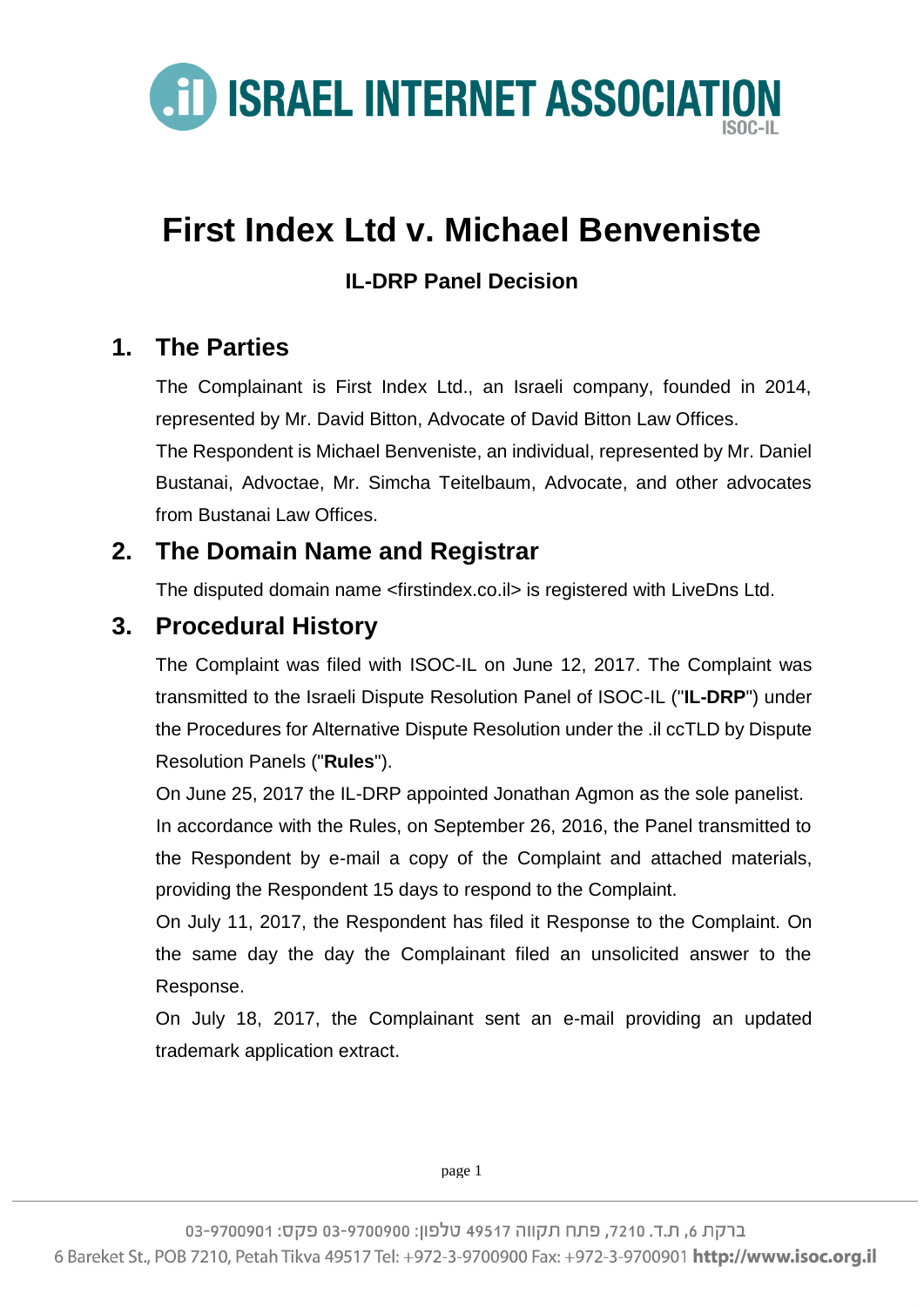

### **4. Factual Background**

The disputed domain name <firstindex.co.il> was created and allocated to the Complainant on December 12, 2011.

The Complainant is First Index Ltd., an Israeli company, founded in 2014 and operating as a trading and investment company in the global capital markets.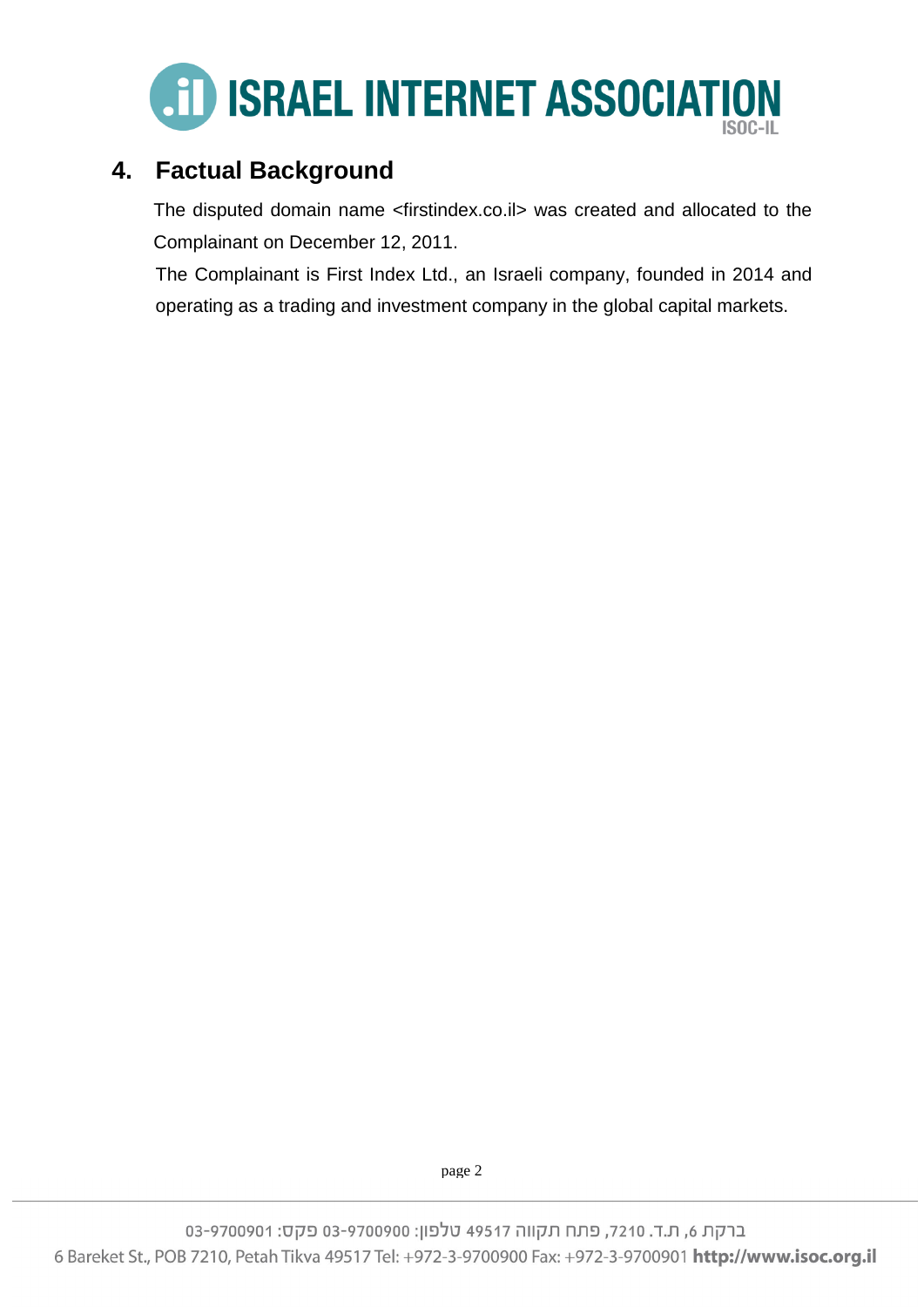The Complainant has filed an Israeli trademark application for the stylized mark comprising the combined word FIRSTINDEX on June 7, 2017. The application received the serial no. 295204 and is pending examination at the time of this decision.

The Complainant is also the owner of the <firstindex.com> domain name, under which it operates a web site offering a financial trading platform to Australians. The website under the <firstindex.com> prominently presents the FIRSTINDEX mark. The Complainant received a license to operate its trading platform in Israel in September 2016.

The Respondent is an individual by the name of Michael Benveniste.

The Respondent owns and manages a business operating since 2013 in the telecommunication field in Israel under the mark FIRST CALL. The Respondent owns through this business two registered trademarks, one of which is for the mark

"First Call לעסק מוסף ערך "and is the holder of the domain name <firstcall.co.il>.

The Respondent operates other services through dedicated domain names such as for example: <firstcallvirtualoffice.com>, <musiconhold.co.il> and <sms.smsmarketing.co.il>.

The Respondent also owns other domain names with the word "first" serving as a prefix, such as <firstcohavit.co.il>, <firstcom.co.il> and the disputed domain name. Both these domain names are inactive or inaccessible.

Currently, the disputed domain name is parked with LiveDNS.

### **5. Parties' Contentions**

#### **A. Complainant**

The Complainant argues it has rights in the FirstIndex name ("**the Name**"). That it has filed a trademark application over the Name and that it has extensive goodwill over the Name.

The Complainant argues that by holding the disputed domain name, the Respondent is preventing the Complainant from reflecting its company name and brand in a domain name registered under the .il ccTLD, and that by holding the disputed domain name, the Respondent is making use in bad faith thereof.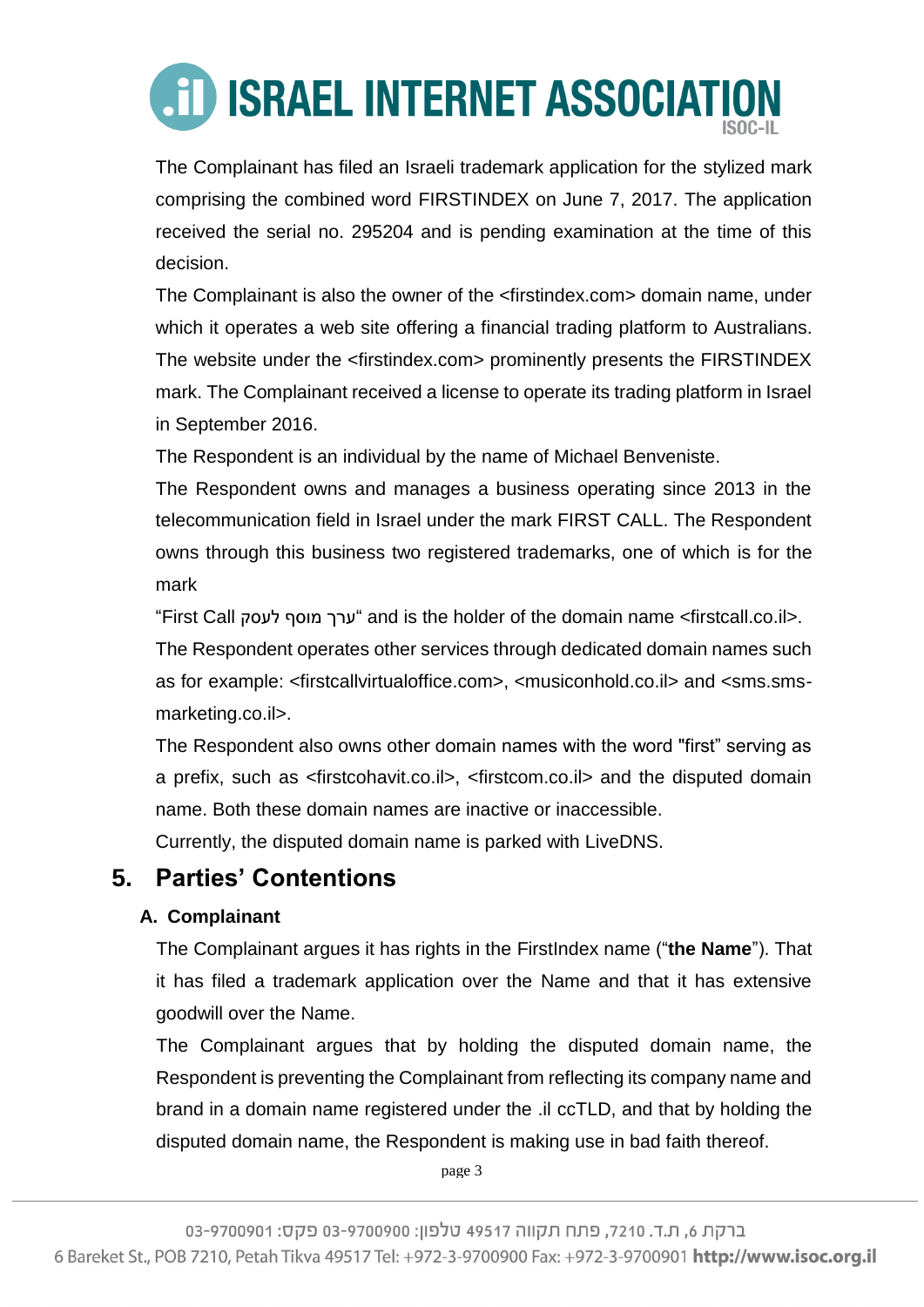The Complainant further argues that the disputed domain name is not used by the Respondent and as result the Complainant is being deprived of its right to use the disputed domain name.

The Complainant further argues that the disputed domain name contains the Complainant's brand, and it is confusingly similar to the Complainant's company name, and this may cause confusion among clients and users of the complainant and can damage the Complainant reputation.

For all of the above reasons, the Complainant requests the transfer of the disputed domain name to the Respondent.

The Complainant also filed an unsolicited answer to the response filed by the Respondent.

#### **B. Respondent**

The Respondent argues that the Complainant has failed to meet the necessary burden of proof for its alleged and denied claims, made in the Complaint.

The Respondent contends that the Respondent has no right in the Name. The Respondent argues that the Complainant's evidence is insufficient to show rights in the Name. The Respondent claims that the Complainant was only registered as an Israeli company in 2014, and its domain name <firstindex.com> was purchased on September 5, 2016, less than a year before the Complaint was filed. The Respondent claims that the evidence does not show extensive goodwill as the Complainant claims it has. The Respondent claims that a registration of a company under the Name as opposed to a registered trademark does not grant rights in the Name.

The Respondent further contends that the trademark application was filed by the Complainant on June 7, 2017, five days before filing the Complaint, and that the trademark application was filed in bad faith - solely to submit it as proof of the Complainant's alleged rights in the disputed domain name. The Respondent claims that for the purposes of the Rules reliance on a trademark application is insufficient and that section 3.2 of the Rules requires both a trademark, trade name, registered company name or legal entity registration in addition to proof that the complainant has rights in the Name.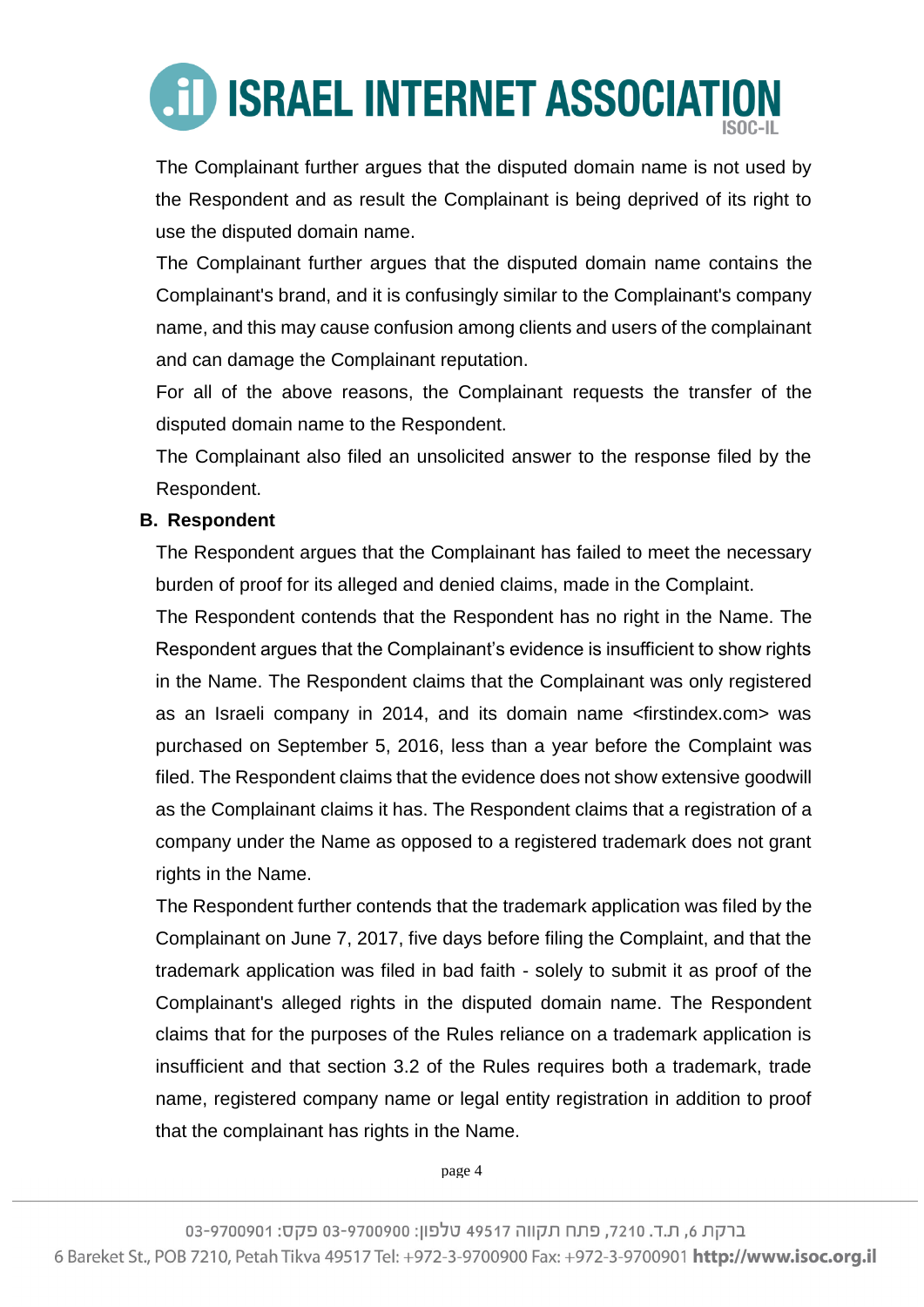The Respondent further claims that the extract of the Complainant's application for trademark provides that (a) the owner of the trademark application is David Bitton, Adv., and not the Complainant, and that (b) the trademark application claims only the specific wording "FIRSTINDEX TRADE UP TO A BETTER WAY", and only in the specifically enclosed design which is in itself limited to the dark blue, blue, light blue and grey colors.

The Respondent argues that he has right in the Name. The Respondent argues that one of the concepts of his business is to name various services offered to its client with names beginning with the word "first" and chose to name one of these services "First Index".

The Respondent further argues that it is not acting in bad faith. The Respondent further contends that he registered the disputed domain name to host a service he intends to offer his clients under the dispute domain name. The Respondent also argues that he holds a small number of domain names all of which have the prefix word "first" and relate to telecommunications services.

The Respondent also contends that the disputed domain name was purchased by the Respondent on December 12, 2011, while the Complainant only filed his trademark application on June 7, 2017, and the Complainant itself only exists since 2014, and this clearly supports the fact that the Respondent never intended to make a reference to the Complainant's name when purchasing the disputed domain name.

The Respondent further argues that the Complainant offered to buy the disputed domain name, but did not claim that the Respondent was infringing its rights or acting in bad faith as alleged.

For all of the above, the Respondent requests to dismiss the Complaint.

## **6. Discussion and Findings**

The IL-DRP is an alternative dispute resolution procedure intended to provide expedited resolution to disputes regarding the allocation of domain names under the .IL ccTLD in accordance with the Rules.

The Respondent submitted to this process and Rules when he applied for and registered t he disputed domain name with LiveDns Ltd. registration agreement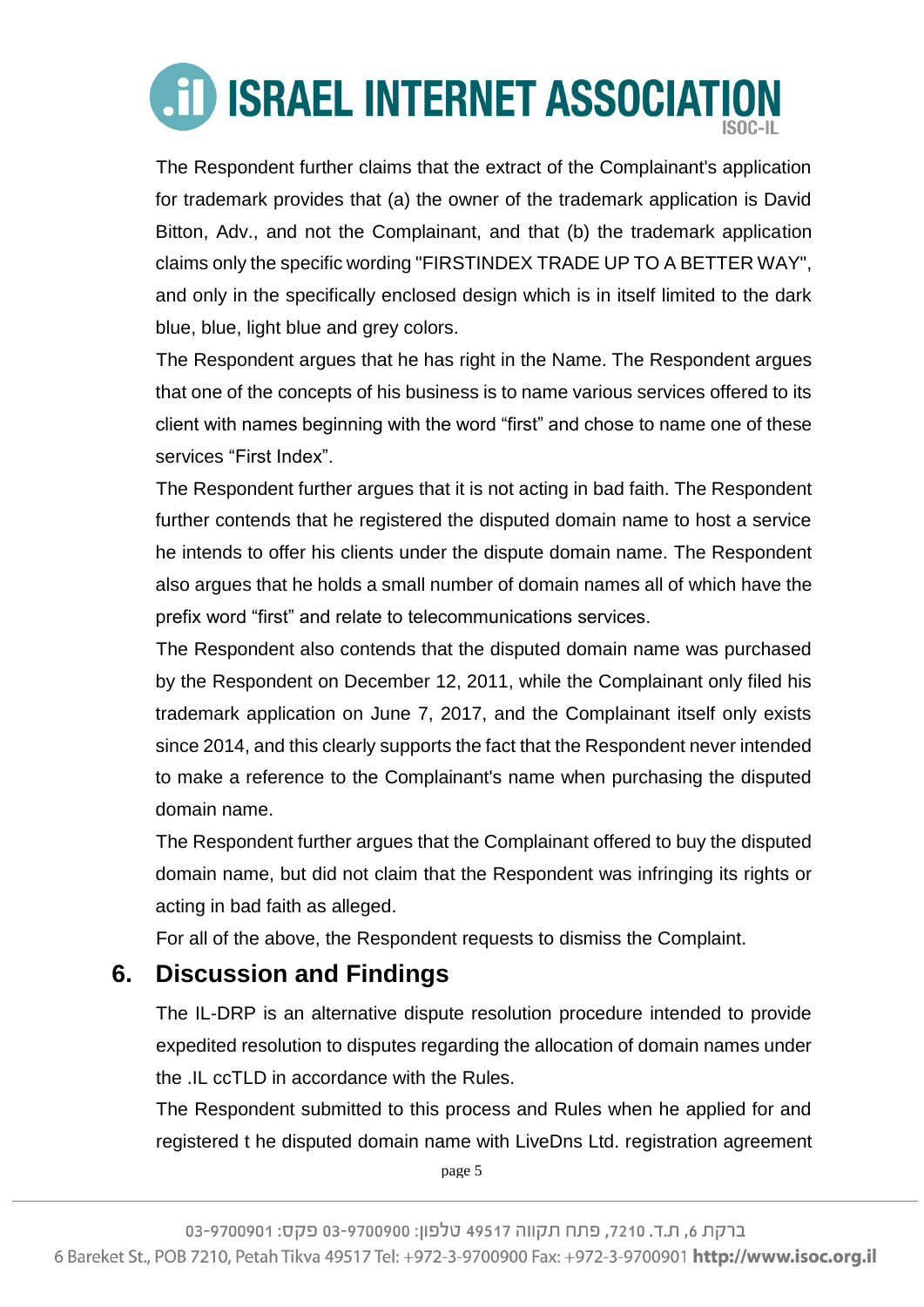# **AID ISRAEL INTERNET ASSOCIATION**

provides that the applicant for the domain name accepts the ISOC-IL Rules for the Allocation of Domain Names Under the Israel Country Code Top Level Domain (see <https://domains.livedns.co.il/Terms.aspx>) ("**Registration Rules**").

The Registration Rules provide that the holder of a domain name agrees to "submit to a procedure and a decision made under the IL-DRP. " (See section 25.4 of Registration Rules). The Respondent, therefore, by applying for and registering the disputed domain name agreed to the Registration Rules and the Rules.

This resolution is aimed at assessing if the holder has the right of use of the disputed domain name under the Rules and not determine any property rights over the disputed domain name seeing that the Registration Rules provide that the allocation of a domain name does not grant a property right in a domain name under the .il ccTLD. (See Registration Rules A.2.)

It is also noted that the Rules adopted by ISOC-IL follow closely those of the Uniform Dispute Resolution Policy (UDRP) and therefore the WIPO Arbitration and Mediation Center case law (and others interpreting the UDRP, such as the National Arbitration Forum (NAF)) can be used as examples of how previous panels have adopted and interpreted provisions similar to the Rules under the UDRP.

The Rules provide that disputes regarding the allocation of a domain name by a Holder may be brought by a Complainant on the following grounds:

- 3.1. the disputed domain name is the same or confusingly similar to a trademark, trade name, registered company name or legal entity registration ("Name") of the Complainant; and
- 3.2. the Complainant has rights in the Name; and
- 3.3. the holder has no rights in the Name; and
- 3.4. the application for allocation of the disputed domain name was made or the disputed domain name was used in bad faith.

For the purpose of ease, when applicable, in this case, Rule 3.1 shall be called the first element, Rule 3.2 shall be called the second element, Rule 3.3 shall be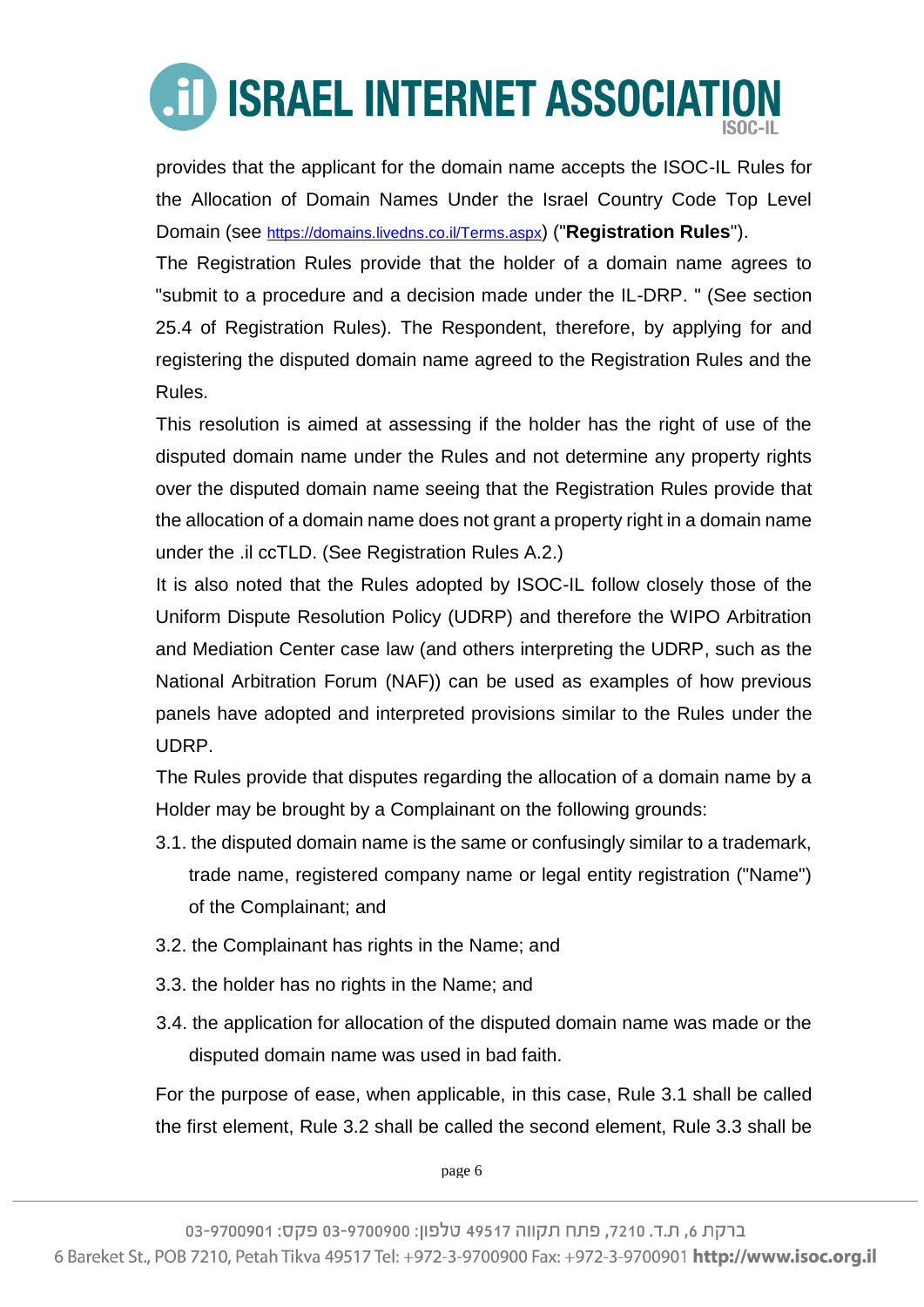

called the third element and Rule 3.4 shall be called the fourth element. To succeed in its case, it is up to the Complainant to show all four elements.

### **7. Preliminary – Unsolicited Answer**

The Rules do not provide the Complainant with the right to file supplemental filings, except at the request of the Panel. (Rule 13) This has also been the practice under the UDRP (See WIPO Overview 3.0, 4.6) in view of Paragraph 10 of the UDRP Supplemental Rules.

The Panel has reviewed the answer filed and did not find that there are additional circumstances justifying acceptance of the unsolicited supplemental filing. The Panel rejects the unsolicited filing although it is made clear that the Panel did not find anything in the supplemental filing which would change the result of the Panel's decision.

#### **A. Same or Confusingly Similar**

First, it is up to the Complainant to show that the disputed domain name is the same or confusingly similar to a name it owns. The Rules provide that the name can be one of the following: a trademark, trade name, registered company name or legal entity registration of the complainant.

The Complainant provided evidence that reflects that its registered name in Israel is First Index Ltd. The Respondent did not dispute this fact.

The Complainant also provided evidence that it has filed a trademark application on June 7, 2017, for a stylized mark in class 36. The trademark application received the serial number Serial No. 295204 and is pending examination at the time of this decision ("**the Trademark Application**"). The Trademark Application covers a stylized mark depicted below: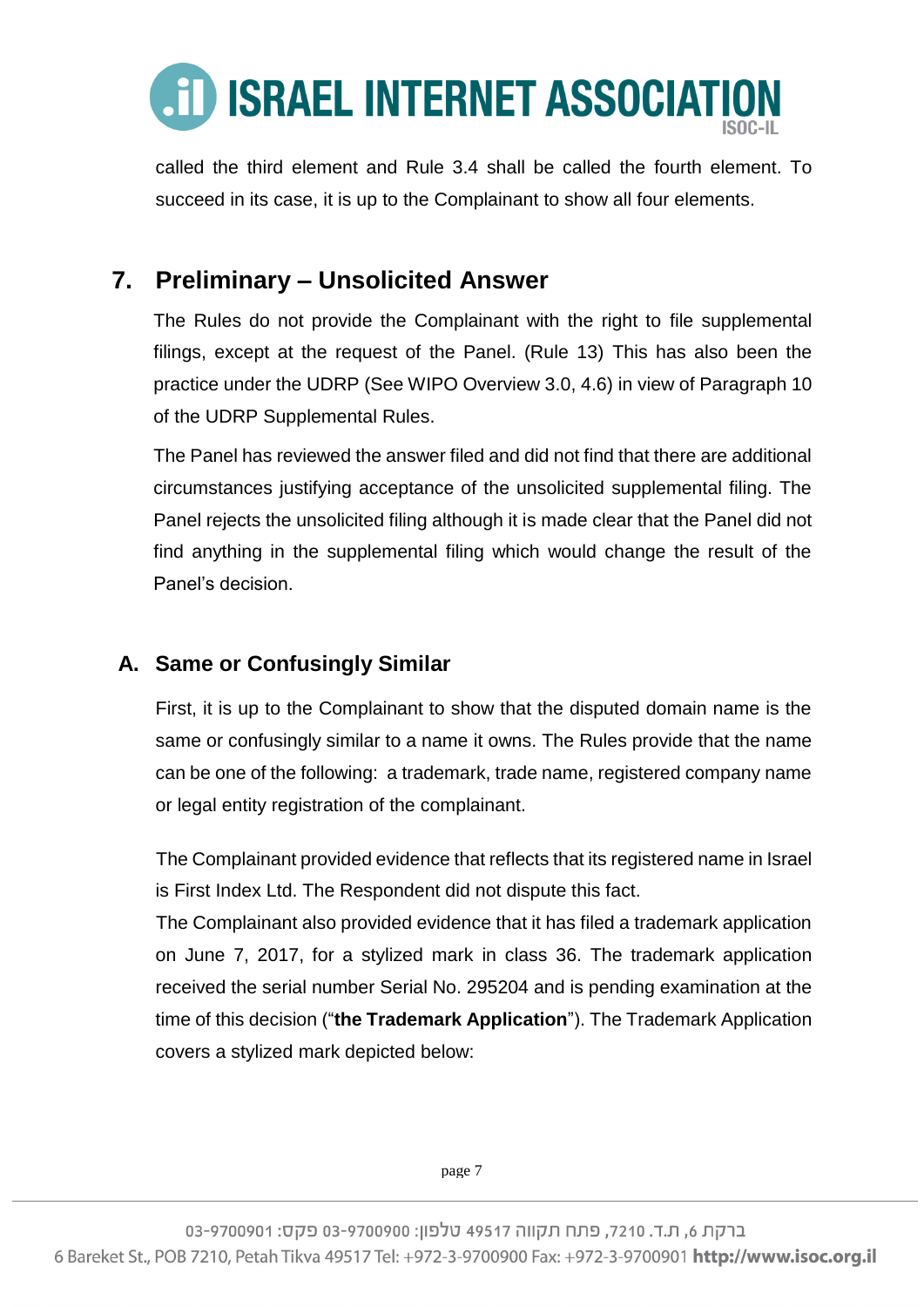

The stylized mark has been limited by the Complainant to the dark blue, blue, light blue and grey colors.

While as stated correctly by the Respondent, the application was first filed in the name of the Complainant's counsel, this was later amended to reflect the name of the Complainant – First Index Ltd. - as the owner of the Trademark Application. The Rules provide that the Complainant can use a "trademark" to show rights in a name. Clearly in this case, the Complainant did not provide a registered trademark, rather a trademark application. It has been established by numerous domain name panels that a pending trademark application would not by itself establish trademark rights within the meaning of the UDRP. See for example *Intellect Design Arena Limited v. Moniker Privacy Services / David Wieland, iEstates.com, LLC*, WIPO Case No. [D2016-1349](http://www.wipo.int/amc/en/domains/search/text.jsp?case=D2016-1349) where the panel noted that "it is the preponderant view of panels under the Policy that unless such applications have proceeded to grant they do not constitute trademarks in which a complainant has UDRP-relevant rights." Likewise, it is the position of this Panel that until a trademark has not been granted the application cannot serve as a "trademark" under Rule 3.1

Therefore, the Complainant reliance on a trademark application is insufficient to establish the necessary rights in the Name under the first element.

While the Complainant does not have a registered trademark, the record reflects that the Complainant's name (as a company name in Israel) is identical to the disputed domain name except for the extension "limited", which is ignored as it relates to the fact that the company was established with limited liability. And while, company names do not go through the rigors of trademark applications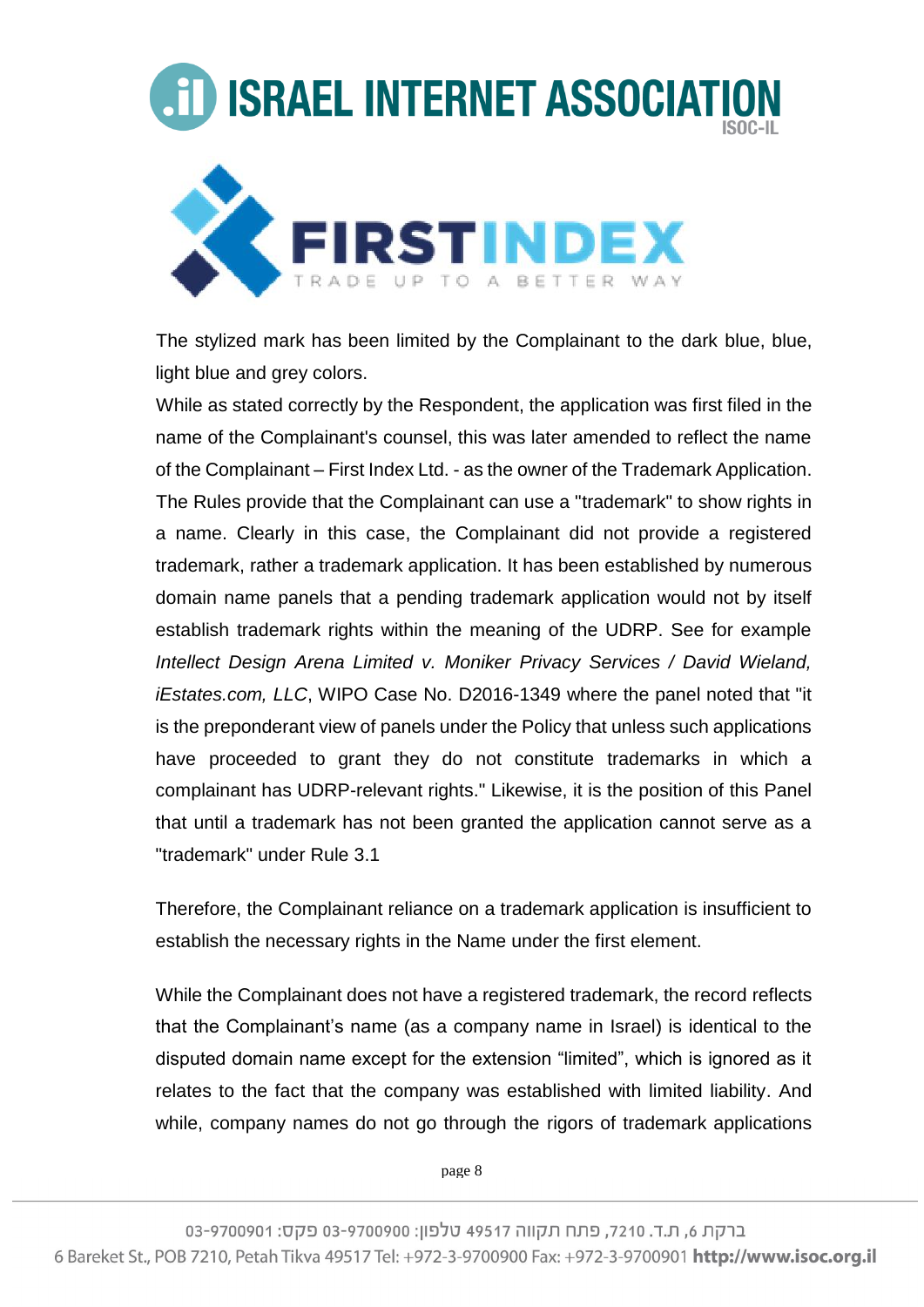

before they are registered, the Rules make it clear that a Complainant showing it is the owner of a name registered as a company name may rely on such a registration for the purpose of proving the first element.

The Complainant has therefore met his burden to show that the disputed domain name is the same or confusingly similar to a registered company name of the Complainant.

#### **B. Complainant Rights in the Name**

Next, it is up to the Complainant to show that it has rights in the Name.

The Complainant argued it has rights in the Name in view of its consistent use and extensive good will in the Name and its international domain name <firstindex.com>. The Complainant provided that the Name has gained credible reputation under its operations and activities globally. The Complainant further submitted a letter of approval from the Israeli Securities Authority, Stock Exchange Control Department ("**ISA**") dated 29 September 2016, which provides the Complainant with a license to operate a trading platform offering services to Israelis.

The Respondent argues that the Complainant did not prove the second element at all as it failed to submit evidence showing it has rights in the Name nor to support its claim to "extensive goodwill" in the Name under the disputed domain name. The Respondent also argued that the Name consists of generic dictionary wording.

The Rules are silent as to what is sufficient evidence to prove rights in a name. Generally, within the context of the UDRP, a Complainant may establish common law trademark rights. See *Uitgeverij Crux v. W. Frederic Isler*, WIPO Case No. D2000-0575. This would be akin to establishing rights in a trade name or a company name under the Rules. To establish such rights, the Complainant must show that the name has become distinctive and is associated with the Complainant's goods and/or services. See *Skattedirektoratet v. Eivind Nag*,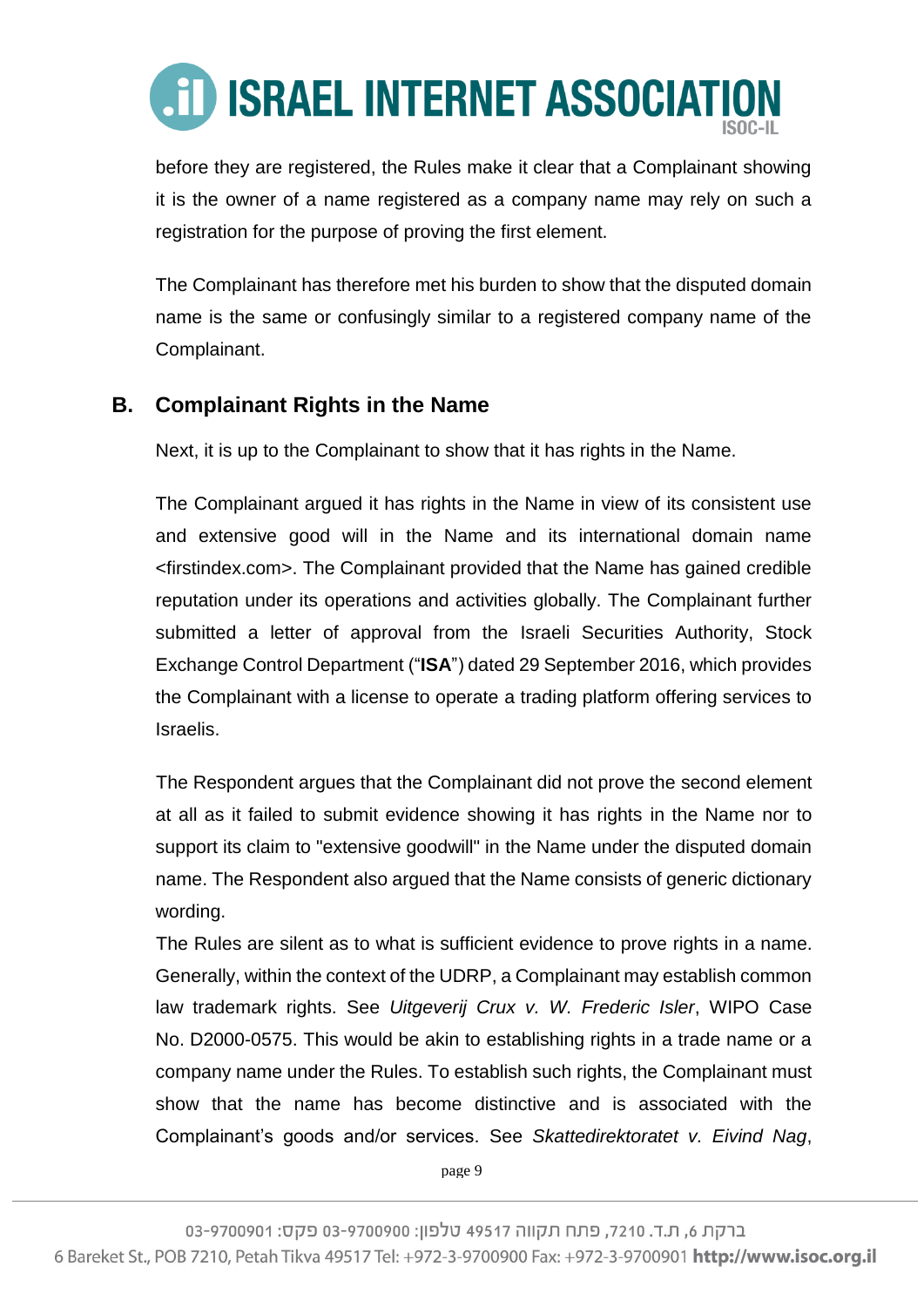WIPO Case No. D2000-1314. The Complainant is required to file relevant evidence which may include the amount of sales under the mark, the duration and nature of use, the degree of public recognition that the Name is associated with the Complainant and so forth. See *Alpine Entertainment Group, Inc. v. Walter Alvarez*, WIPO Case No. D2006-1392.

In the Panel's view, in this case, the evidence submitted is insufficient to show that the Complainant's has rights in the Name. The Complainant's company name and reference to its company name being used under a .com website servicing the Australian market (presumably since September 5, 2016) and a single letter from the ISA are insufficient. Company names in Israel are granted on a first come first served basis and are approved so long as they are not identical or confusingly similar to a previous registered company name or registered trademark. (See Section 27 of the Corporations Law, 1999). The use of the Name under the .com gTLD is insufficient to show rights in the Name without any evidence detailing the exposure of the website under this domain name to Internet users, and especially users in Israel. Finally, the letter issued by the ISA has little or no weight in establishing rights in the Name as it simply provides a license to the Complainant and has no bearing on Internet users' recognition of the Name. The Complainant has not shown that it has established a web site under the ISA license or is operating under the Name pursuant to the ISA license. The Panel is mindful of the fact that the license was granted in September 2016 and that preparations for launching an online trading platform under an ISA license may take some time. However, no evidence was brought by the Complainant to show actual demonstrable preparations to launch such a trading platform under the Name in Israel.

It is therefore the finding of the Panel that the Complainant failed to show the second element.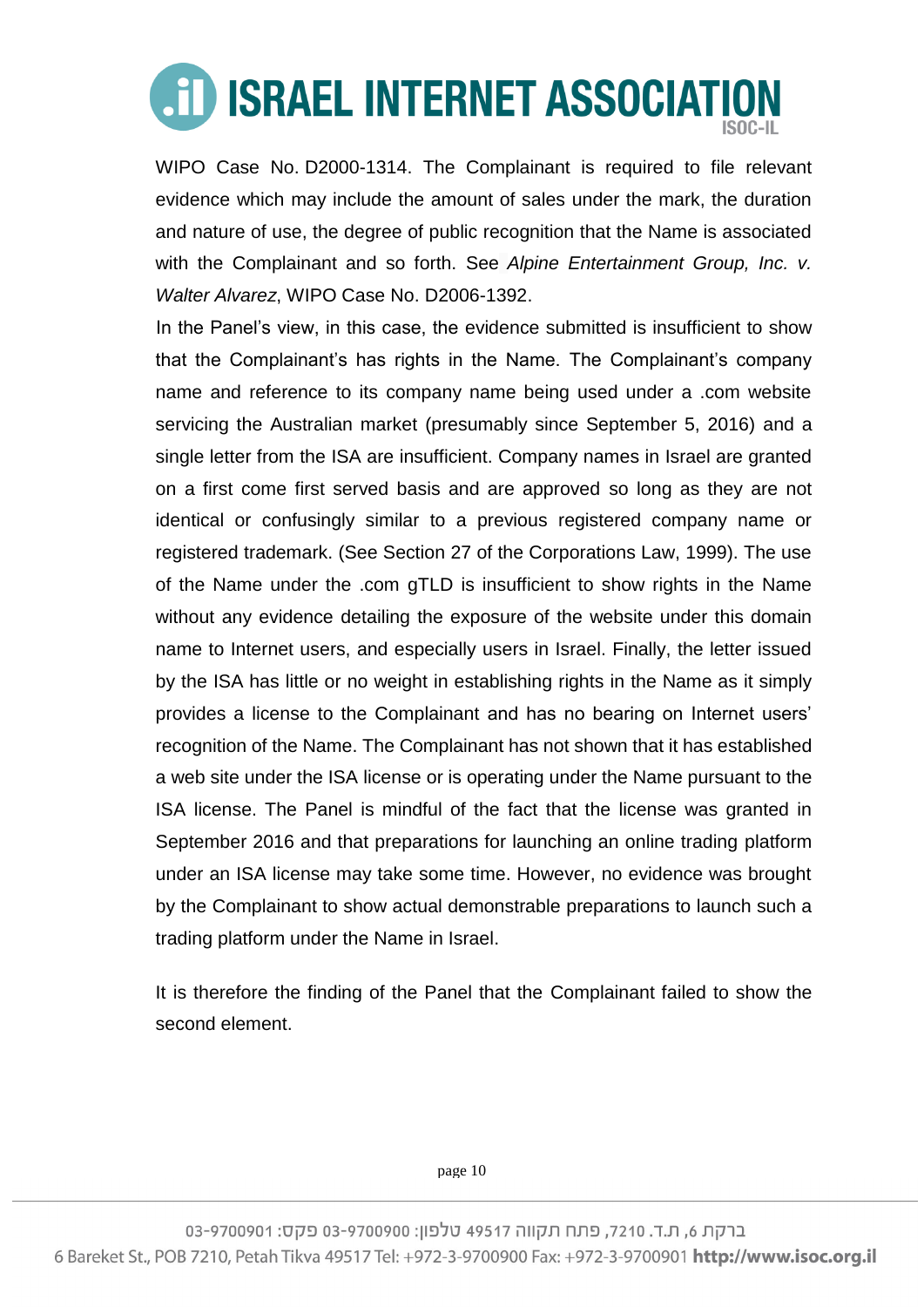

#### **C. Holders Rights in the Name**

Since the Panel's finding that the Complainant failed to show it has rights in the Name the Panel is not required to address the third and fourth element. However, even if the Panel would have found that the Complainant has proved the second element, for the foregoing reasons the Complaint would still be denied.

Under the third element it is up to the Complainant to show that the Respondent has no rights in the Name. For the purposes of this third element, the Complainant does not have to show significant amount of evidence to shift the burden to the Respondent. While the Complainant bears the "general burden of proof" under Rule 3.3, this burden shifts to the Respondent once the Complainant makes a *prima facie* showing that the Respondent lacks rights or legitimate interests. (See: *Neusiedler Aktiengesellschaft v. Kulkarni*, WIPO Case No. D2000-1769; see also *Dow Jones & Company and Dow Jones LP v. The Hephzibah Intro-Net Project Limited*, WIPO Case No. D2000-0704.) This shift of the burden of proof is necessitated by the nature of these proceedings, where there is but one round of filing and the Complainant cannot respond to the Response and cannot in hindsight prove a negative (which is spelled out in Rule 3.3). In this case, if the Complainant was able to show rights in the Name, the burden would shift to the Respondent to show it has rights in the Name.

The Rules do not provide how a Respondent may show rights or legitimate interest in the Name. The UDRP can be used to provide guidance when the Rules are silent. The UDRP paragraph 4(c) provides a non-exhaustive list of defenses, which may provide evidence demonstrating rights or legitimate interests in a domain name:

"(i) before any notice of the dispute, the respondent's use of, or demonstrable preparations to use, the domain name or a name corresponding to the domain name in connection with a bona fide offering of goods or services; or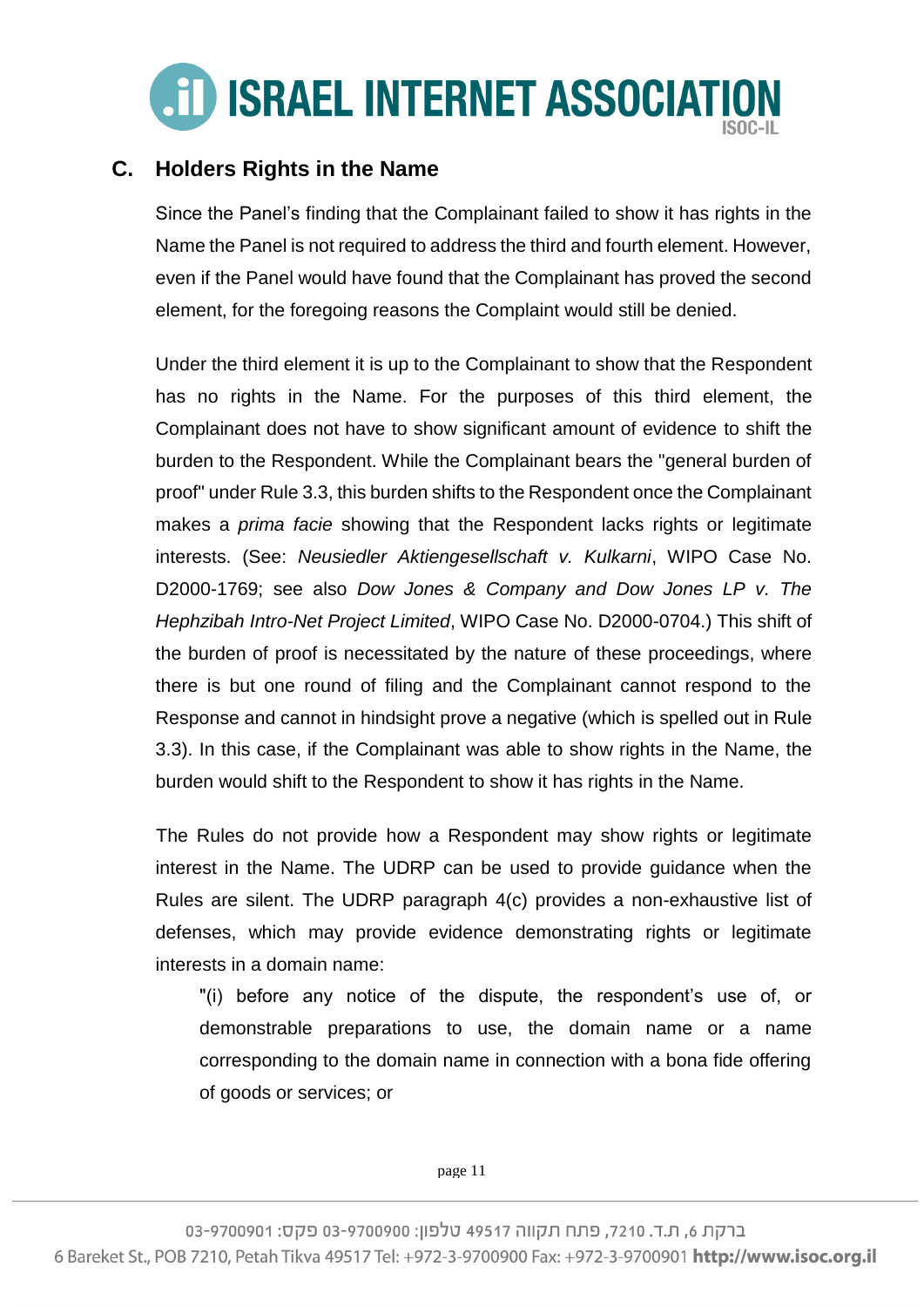

(ii) the respondent (as an individual, business, or other organization) has been commonly known by the domain name, even if the respondent has acquired no trademark or service mark rights; or

(iii) the respondent is making a legitimate noncommercial or fair use of the domain name, without intent for commercial gain to misleadingly divert consumers or to tarnish the trademark or service mark at issue."

In this case, the Respondent registered the disputed domain name in 2011. The Respondent has submitted evidence showing that his services are primarily being provided in the Israeli market under the FIRST CALL and not the FIRST INDEX mark. In addition, the Respondent provided that he has or intends to offer several different services incorporating the prefix "FIRST", and that has contended that he is still developing a service under the name First Index. To this end, the Respondent provided and attached the future logo he intends to use under the Name. The evidence showing the future logo did not provide when the logo was created or when it will be used. The Respondent did provide other evidence showing that he has made other real and overt demonstrable preparations to use the disputed domain name in connection with a bona fide offering of goods or services. The Respondent is not known by the name First Index and at the time of this decision, the disputed domain name is not being used and resolves to a parking page. The additional domain names referred to by the Respondent <firstcohavit.co.il>, <firstcom.co.il> are inactive or inaccessible. The domain name <firstcallvirtualoffice.com> hosts the Respondent's web site in the English language.

Previous panels have allowed various circumstances to serve as sufficient for showing demonstrable preparations to use the disputed domain name in connection with a *bona fide* offering of goods or services, including (i) evidence of business formation-related due diligence/legal advice/correspondence, (ii) evidence of credible investment in website development or promotional materials such as advertising, letterhead, or business cards (iii) proof of a genuine (i.e., not pretextual) business plan utilizing the domain name, and credible signs of pursuit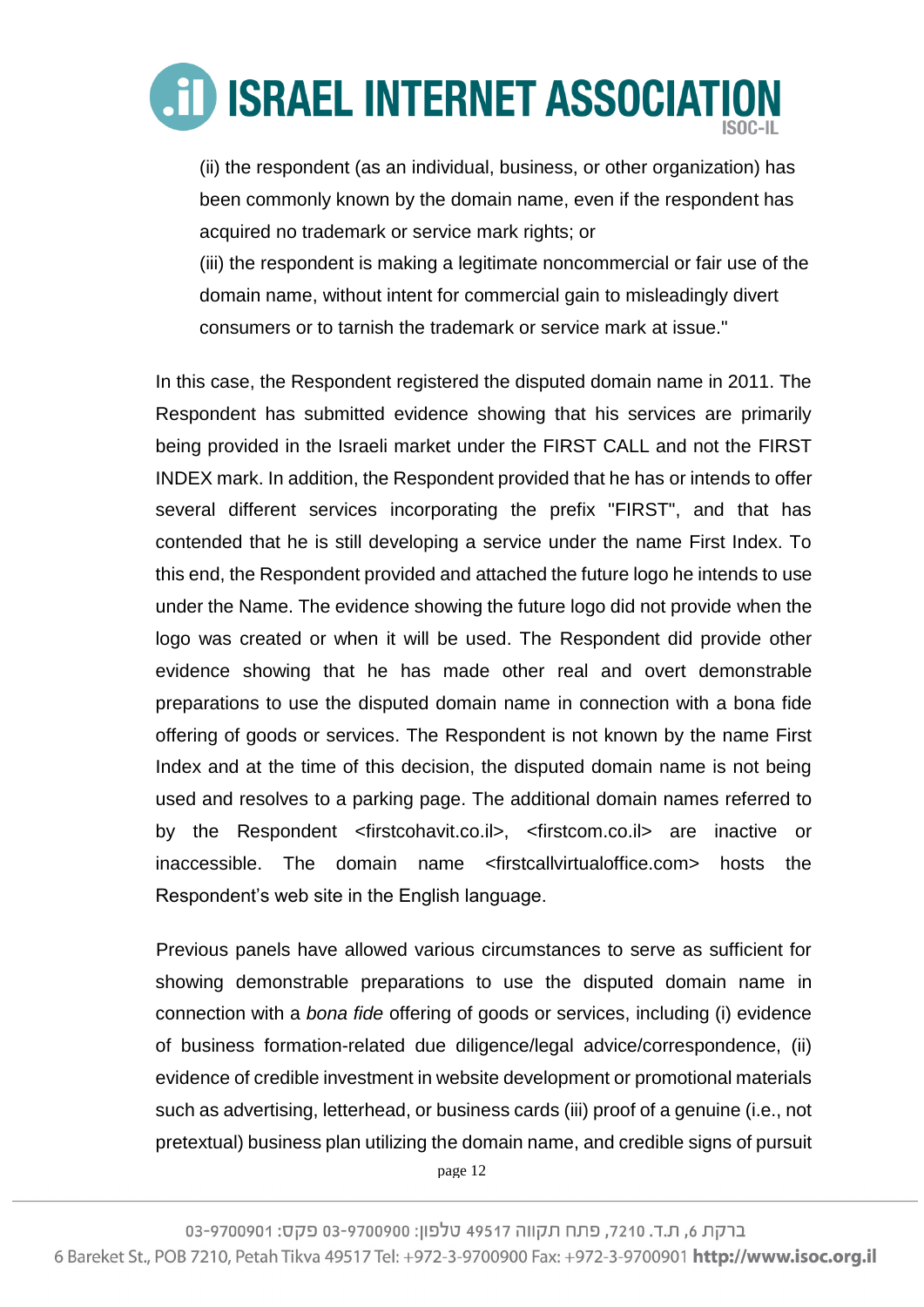of the business plan, (iv) bona fide registration and use of related domain names, and (v) other evidence generally pointing to a lack of indicia of cybersquatting intent. (See WIPO Overview 3.0, Section 2.2; See also *Philip Morris USA Inc. v. Borut Bezjak, A Domains Limited*, WIPO Case No. D2015-1128)

In this respect, the passage of time has been determined to be material in making a determination relating to sufficient demonstrable preparations. See *Autodesk, Inc. v. Brian Byrne, meshIP, LLC*, WIPO Case No. D2017-0191. And while the Respondent herein argued *bona fide* registration and use of a few similar domain names, using the word "first" as a prefix, and an intended logo for use; the evidence shows that there is no use outside the <firstcall.co.il> and <firstcallvirtualoffice.com> domain names. This despite the passage of some six years since the Respondent registered the disputed domain name. The panel finds that the evidence provided by the Respondent lacks clear contemporaneous inherently credible evidence of *bona fide* pre-complaint preparations for use of the disputed domain name.

It is therefore the finding of the Panel that if the Complainant was able to show rights in the Name and the burden would shift to the Respondent to show it has rights in the Name, the Respondent has failed to do so and therefore the Complainant succeeds on the third element.

#### **D. Bad Faith Registration or Use**

Finally, if the Complainant was able to show rights in the Name, it is still up to the Complainant to show that the Respondent applied for registration of the disputed domain name or the disputed domain name was used in bad faith.

WIPO Panels, relying on Rule 4.1 of the UDRP Rules, often rule that the bad faith clause provides a non-exclusive list of circumstances which can be helpful in showing that the Respondent acted in bad faith when he or she applied for or used the disputed domain name:

The Rules provide that "for the purposes of [Paragraph 3.4 above], the following circumstances, in particular but without limitation, if found to be present, shall be evidence of the allocation or use of a domain name in bad faith: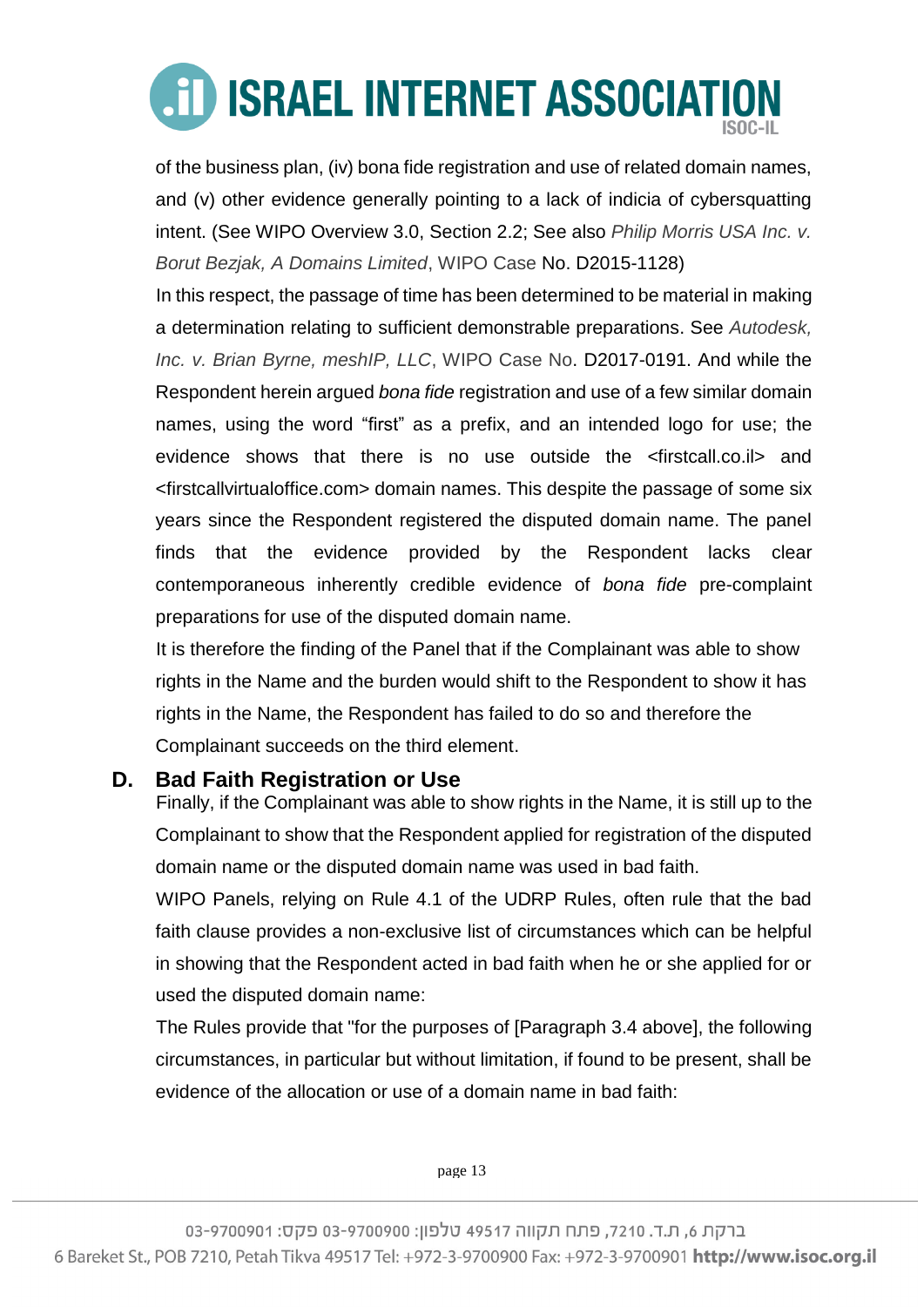

- a. the Holder continues to hold the domain name during or after termination of employment or work for hire contract where the domain name allegedly should have been allocated to the employing/contracting party; or
- b. the Holder has requested allocation of the domain name primarily for the purpose of disrupting the business of a competitor; or circumstances indicating that the Holder has requested allocation or holds the Domain Name primarily for the purpose of selling, renting, or otherwise transferring the Domain Name allocation to the complainant who is the owner of the trademark or service mark or to a competitor of that Complainant, for valuable consideration in excess of documented out-of-pocket costs directly related to the domain name; or
- c. the Holder has requested allocation of the domain name in order to prevent the owner of the trademark or service mark from reflecting the mark in a corresponding domain name, provided that there is evidence of having engaged in a pattern of such conduct; or
- d. by using the domain name, the Holder has intentionally attempted to attract, for commercial gain, Internet users to its web site or other on-line location, by creating a likelihood of confusion with the Complainant's Name as to the source, sponsorship, affiliation, or endorsement of its web site or location or of a product or service on its web site or location".

Rule 4.1(b) provides that this Panel can find that the Respondent acted in bad faith if there are circumstances showing that the Respondent requested the allocation of the disputed domain name primarily for the purpose of disrupting the business of a competitor; or circumstances indicating that the Respondent requested allocation or holds the disputed domain name primarily for the purpose of selling, renting, or otherwise transferring the disputed domain name allocation to the Complainant, who is the owner of the trademark or the service mark, or to a competitor of the Complainant, for valuable consideration in excess of documented out-of-pocket costs directly related to the domain name.

Rule 4.1(d) provides that this Panel can find that the Respondent acted in bad faith if there are circumstances showing that the Respondent has intentionally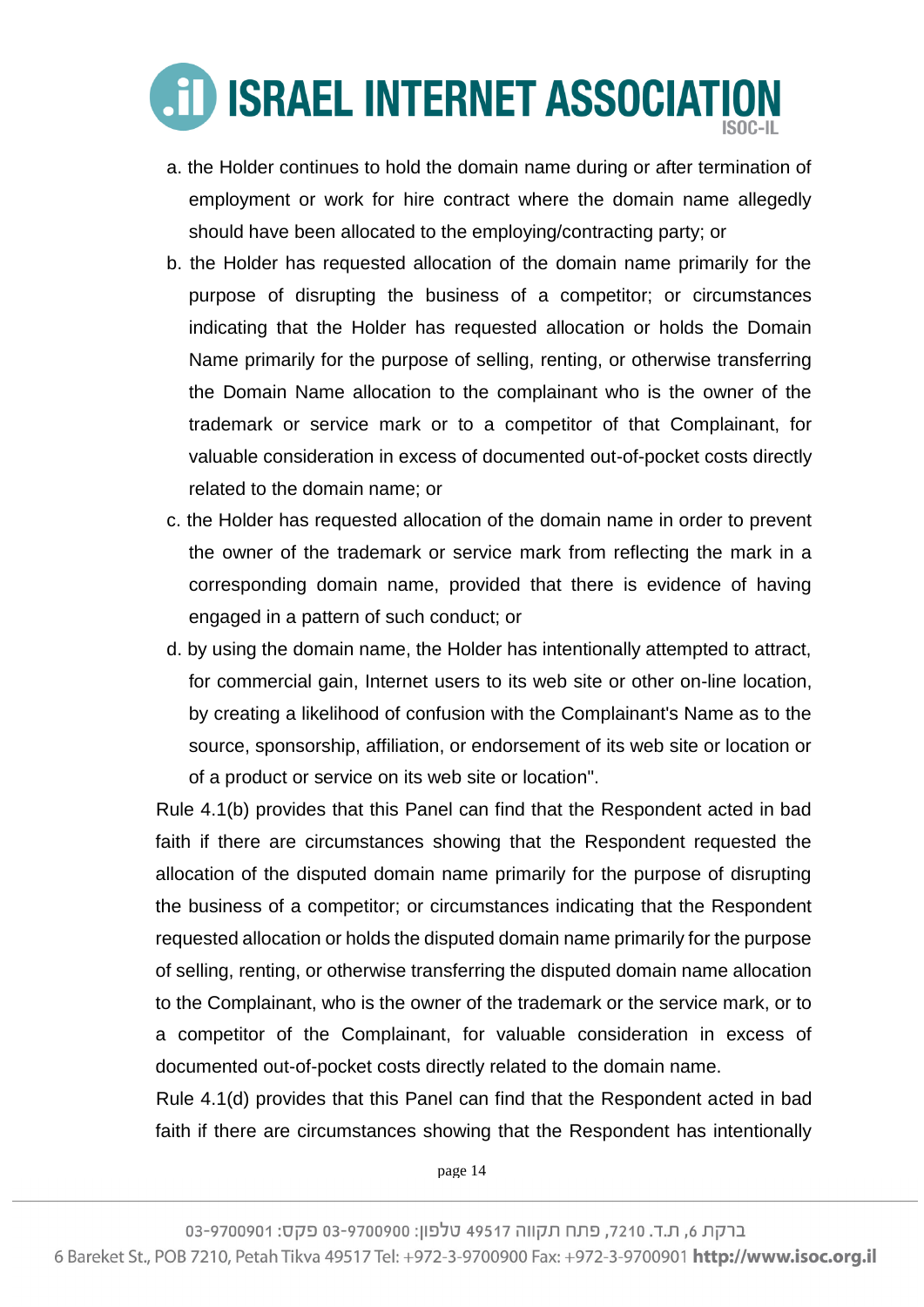attempted to attract, for commercial gain, Internet users to its web site or other on-line location, by creating a likelihood of confusion with the Complainant's Mark as to the source, sponsorship, affiliation, or endorsement of its web site or location or of a product or service on its web site or location.

The Complainant alleges that it started its activities in Israel in the 2014. The Respondent registered the disputed domain name on September 2011. Therefore, the Panel finds that it is unlikely that the Respondent had registered the disputed domain name in bad faith. See *Workflowww International Limited v. Privacy Protection Service INC d/b/a PrivacyProtect.org / Mark Lam*, WIPO Case No. D2014-0385.

Moreover, beyond making allegations, the Complainant did not provide evidence to establish that the Respondent had registered or is using the disputed domain name in bad faith, as required in Rule 4.1(b) and 4.1(d).

The fact that an entity is the holder of a domain name that is similar or identical to a company name registered in Israel does not of itself constitute registration or use in bad faith. It is up to the Complainant to show clear evidence of the Respondent's bad faith registration or use of the disputed domain name. In the present case, the Complainant failed to provide evidence to support its claims of bad faith registration or use.

To meet that burden required by Rules, the Complainant must ordinarily demonstrate (not simply allege) that the Respondent had knowledge of Complainant's mark/name and selected the disputed domain name to take advantage of it. (See *Align Technology, Inc v. Web Reg/ Rarenames/ Aligntechnology.Com*, WIPO Case No. D2008-0103) Indirect evidence may be provided that would lead the panel to infer such knowledge or intent. In the present case, no evidence was submitted from which the panel may infer the latter and as discussed above, the former is not likely to exist in view of the much earlier registration of the disputed domain name.

While constructive notice of trademark rights has been accepted by some UDRP panels as evidence of bad faith, such notice has been recognized when other indicia of cybersquatting existed and more often when the trademark at issue is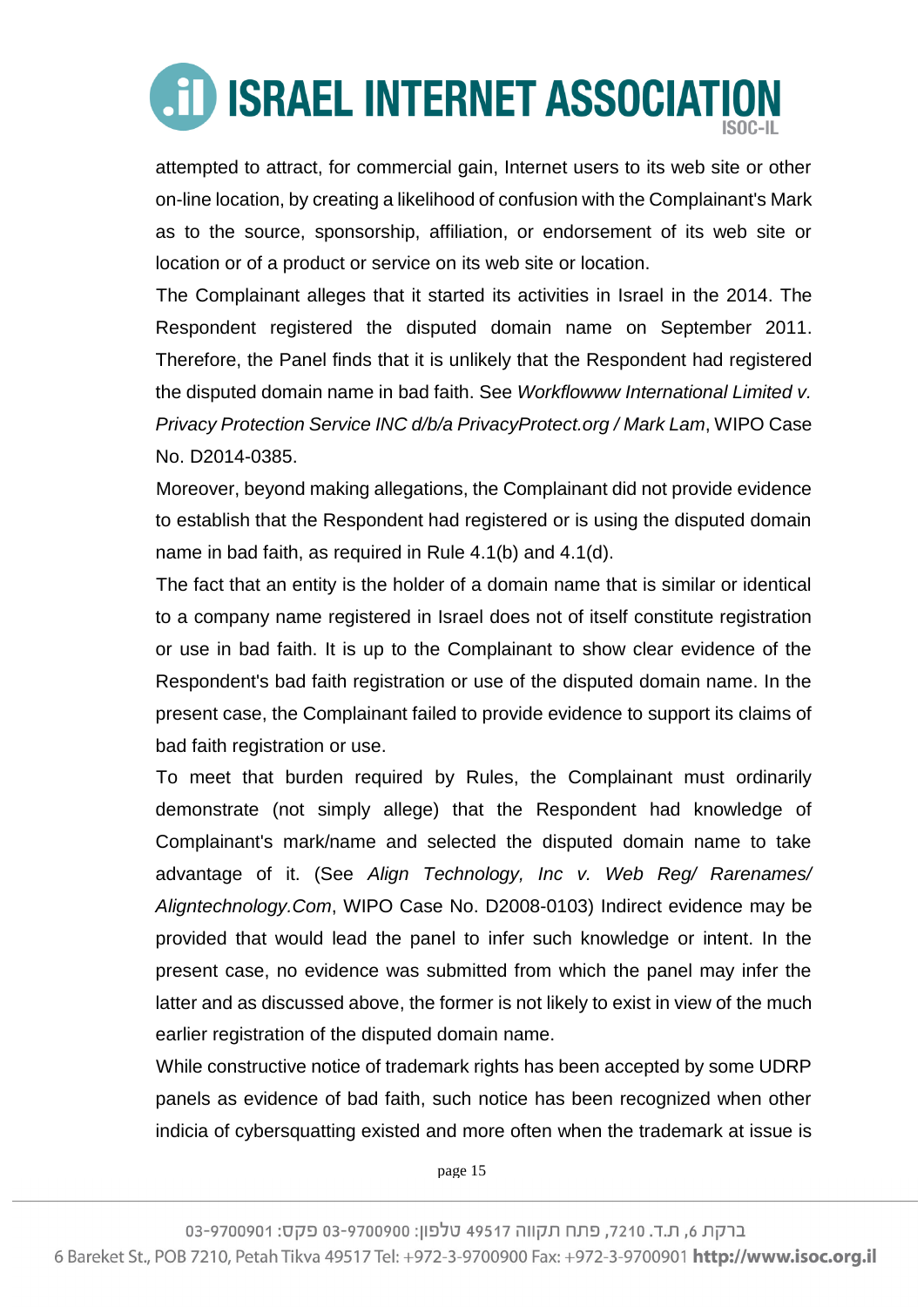well-known. (See *Kellwood Company v. Onesies Corporation*, WIPO Case No. D2008-1172.) In the present case, the Complainant provided no evidence from which the Panel might infer some indicia of cybersquatting on behalf of the Respondent. (See also *Aspenwood Dental Associates, Inc. v. Thomas Wade*, WIPO Case No. D2009-0675). The fact that the Complainant contacted the Respondent to purchase the disputed domain name does not of itself provide such evidence nor can the Panel infer the same from the Respondent failure to respond.

In addition, while the passive (non-use) holding a domain name does not prevent a finding of bad faith holding, such finding is to be made after the totality of circumstances has been taken into account. The majority of decisions involving passive holding require the presence of additional circumstances indicating bad faith. See *Telstra Corporation Limited v. Nuclear Marshmallows*, WIPO Case No. D2000-0003 and the long line of cases that followed. Such factors can include for example the failure to respond to the Complaint, that the disputed domain name is comprised of a highly distinctive and/or well-known mark owned by the Complainant, that the Respondent uses a privacy shield or that the a good faith use by the Respondent is implausible. (See *Id.* at 7.12) None of these factors or similar have been alleged nor evidence to show proffered to the Panel.

Considering that the Complaint did not exists when the Respondent has applied for and registered the disputed domain name, and that there was no evidence provided to show other indicia of bad faith registration or use, the Panel finds that the Respondent did not register nor use the disputed domain name in bad faith. To conclude, it is the finding of the Panel that the Complainant did not meet the burden of proof showing that the Respondent registered or is using the disputed domain name in bad faith in accordance with the fourth element.

### **8. Decision**

For all the foregoing reasons, the Complaint is denied.